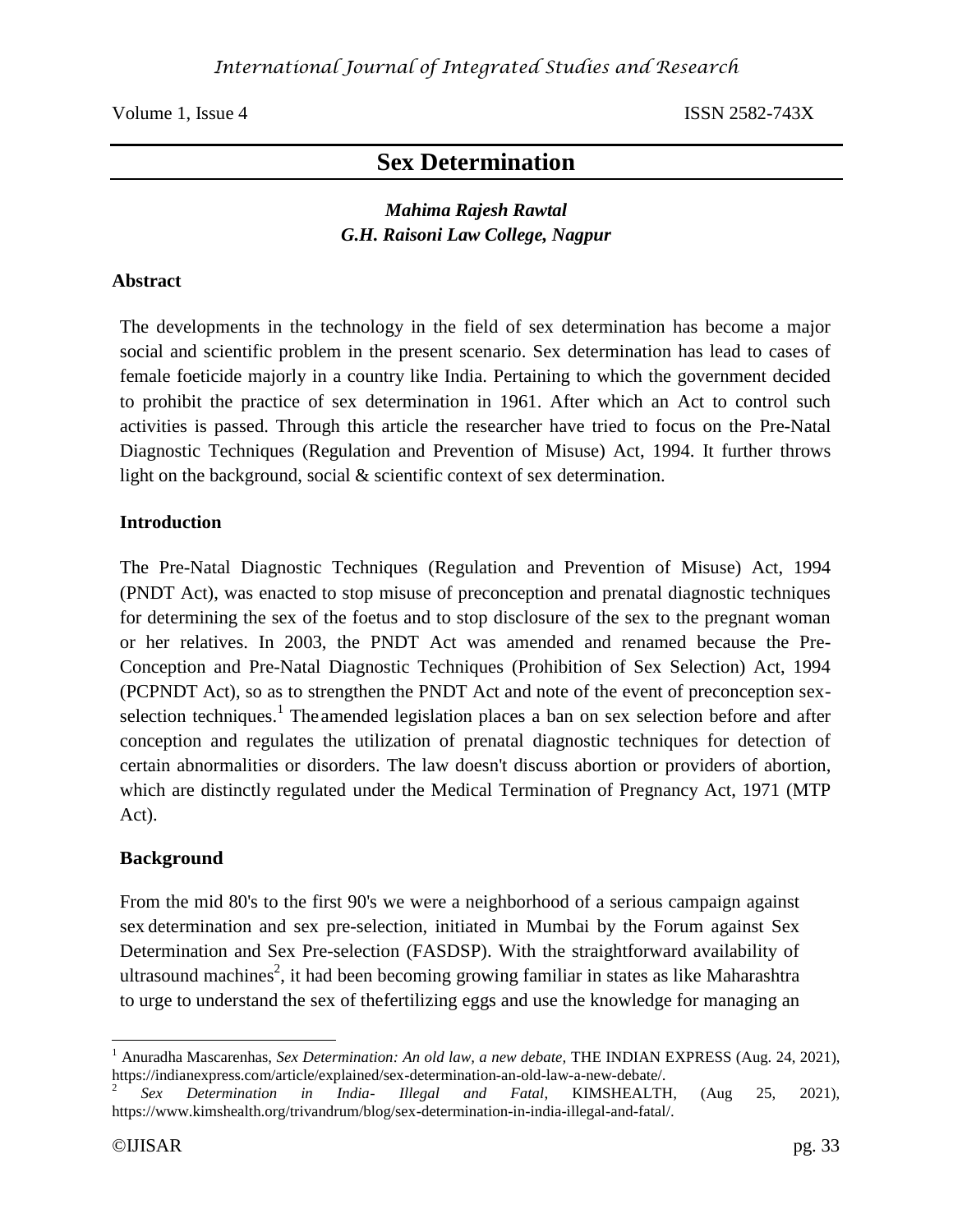#### Volume 1, Issue 4 ISSN 2582-743X

abortion if the embryo happened to be woman.

#### **Social Context**

While social awareness was seen as crucial, the role of a law in preventing the practice of sex determination was also seen to be important. The legal route was seemed to be a big thanks to define the practice as a crime/unethical. Pressure from women's groups and FASDSP resulted inlegislation in Maharashtra State in I986 to stop sex determination. However, this Act was found lacking in many aspects and therefore the campaign gained momentum for a requirement for central legislation. Saheli played a significant role within the campaign and also deposed ahead of the joint Parliamentary Committee found out in I992 regarding provisions within the legislation as there was a significant need felt to plug the lacunae within the Maharashtra State Act. Finally, the Pre-Natal Diagnostic Techniques (Regulation and Prevention of Misuse) (PNDT) Act was gone by the Centre in  $I994$ <sup>3</sup>

#### **Scientific Context**

The significance of sex identification in biology and in teratology. Teratogens could be genderspecific and might cause lethality or congenital malformations that are hooked in to embryonic sex. Probably gender-specific effect of teratogens is occasionally established because in most studies embryonic and fetal genetic sex isn't determined. The power to work out fetal sex will allow a far better understanding of the possible gender-related effects of teratogens and their mechanism of action.

It is vital that sex identification techniques are going to be non-invasive and when needed are going to be performed even on highly degraded non-invasive samples like feces and hair or different organs from which some tissue are often spared. Non genetic routine to regulate fetal and neonatal sex were proven to be to an overall inaccurate. Estimation of ano-genital distance contrast is subjective, has an overlay zone, and is accurate only in about half of the cases. Even though Barr bodies were subtracted within the amnion and liver cells of rat embryos and fetusesduring days 12.5–20.5, this cannot serve for accurate sex determination since they were detected during a relatively small proportion of subjects and in both sexes. They were detected in 20–50% within the amnion and 10–51% within the liver of females. Moreover, they were also detected during a very minor proportion of males: 0–7% within the amnion and 0–8% within the liver. $4$ 

 $\overline{\phantom{a}}$ 

<sup>&</sup>lt;sup>3</sup> Dr. Ishita Chatterjee, *The evil of female foeticide in India: Causes, Consequences and Prevention, LEGAL* SERVICES INDIA (Aug 22, 2021), https://www.legalserviceindia.com/legal/article-777-the-evil-of-femalefoeticide-in-india-causes-consequences-and-prevention.html.

<sup>&</sup>lt;sup>4</sup> Anand S Ahankari, *Banning of fetal sex determination and changes in sex ratio in India, THE LANCET GLOBAL* HEALTH (Aug. 23, 2021), https://www.thelancet.com/journals/langlo/article/PIIS2214-109X(15)00053-4/fulltext.